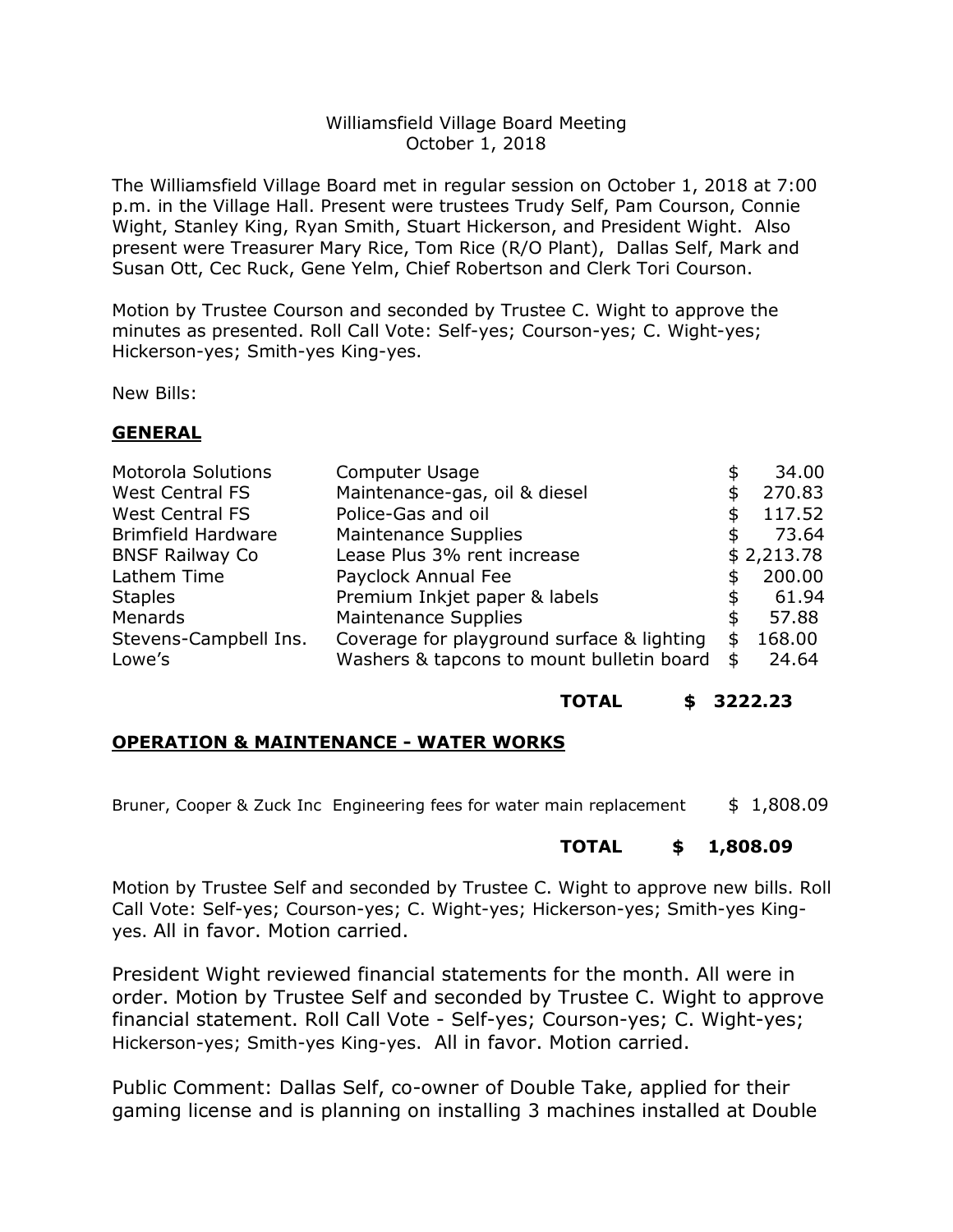Take. Dallas paid Treasurer Mary Rice the annual fee of \$25 per machine. Mary will print the gaming license for Double Take. Cec Ruck checked the Christmas light decorations for bulbs needing replaced. The Merry Christmas sign, bell and star all need lights replaced a cost of \$127.01. Motion by Trustee Courson and seconded by Trustee Self to repair the 3 Christmas decorations. Roll Call Vote: Self-yes; Courson-yes; C. Wight-yes; Hickersonyes; Smith-yes King-yes. All in favor. Motion carried. Gene Yelm showed his concern about residents blowing cut grass into the streets and on sidewalks, President Wight assured him the Board is working towards a solution and the exact problem was discussed at last month's meeting. After comparing surrounding town's ordinances, Chief Robertson is going to write up a clause to have added to the Village's current nuisance ordinance about clearing grass clippings.

## Correspondence: NA

Street Report: The 2 ton truck is clean and polished and the salt spreader is ready to go. President Wight reminded the maintenance department to plug the Humvee battery in to keep the charge up.

Police Report: The following calls for service were handled by the police department for the month of September:

Suspicioius Incident **Report** (8) Alarms False Alarm (bank) Person Down Medical 911 Hang up **Accidental** Accident **Report** 

(2) Stray dogs Unable to locate/catch

# **Citations issued in September:**

| <b>Violations</b>           | <b>Citations</b> | Warnings |
|-----------------------------|------------------|----------|
| Seatbelt                    |                  |          |
| Speeding                    |                  |          |
| Disobeyed Stop Sign         |                  |          |
| <b>Ordinance Violations</b> |                  |          |
| Other                       |                  |          |

Park Report: Trustee Courson stated that Ag Day was a huge success. Beautiful weather and a huge turnout. There is still a problem with an outlet at the pavilion; they couldn't get it to work at Ag Day for the pancake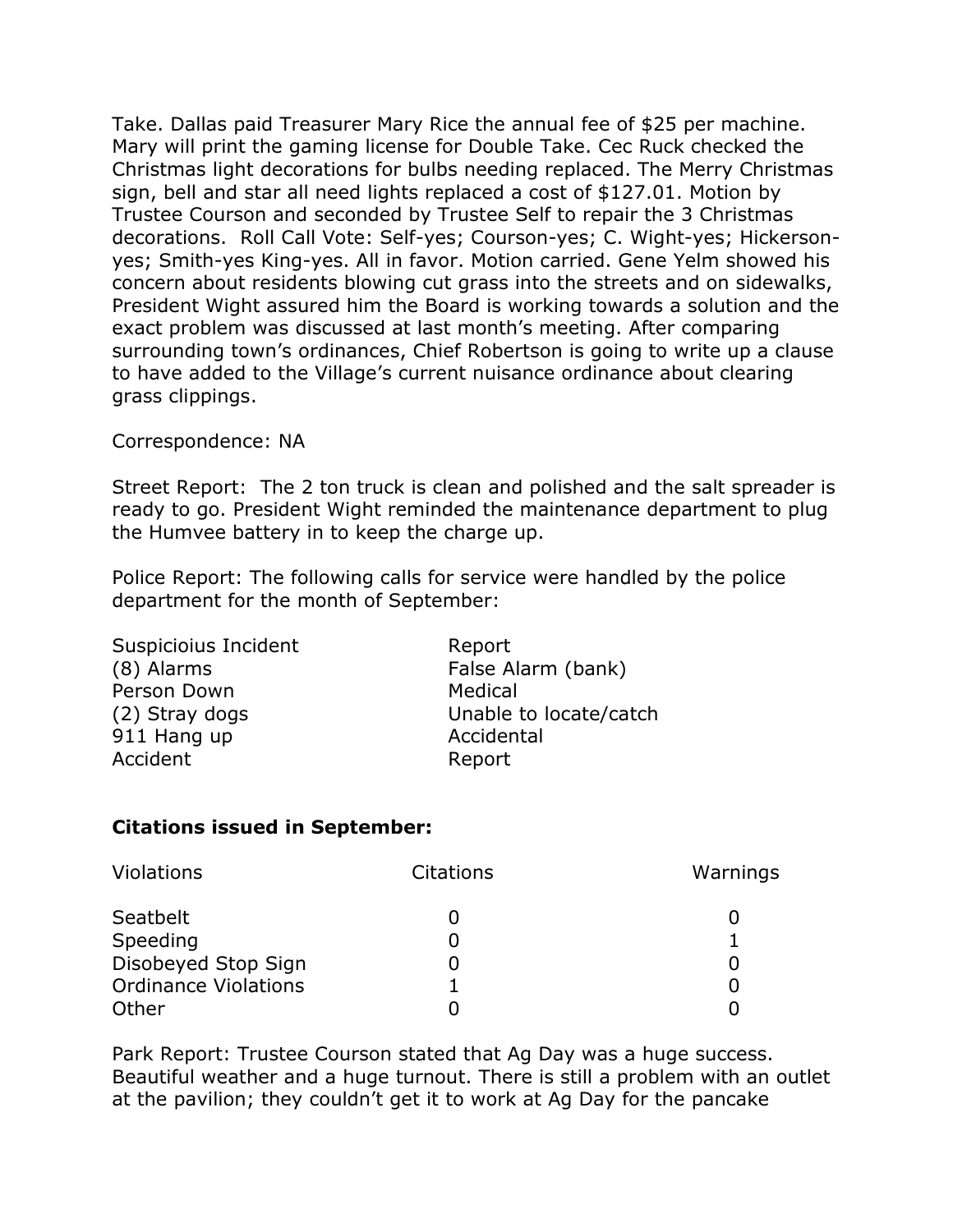breakfast. Cec will start checking the Christmas lights this week. The Park Board plans to get 3 medium size recycle bins for the Doubet-Benjamin Park. Don Smith from the maintenance department is willing to take them up to the maintenance shed for Eagle Enterprise to pick up on recycle day. Since there is more activity at the park now with the new playground equipment, the Village maintenance guys will check the restrooms and garbage twice a week instead of weekly. Police officers have had to ask people to leave the playground area after dark and it's suggested that they extend the playground area time to 9:00pm because the playground equipment area is well lit. The park closes from dusk to dawn. The playground committee is in agreement with this. Chief Robertson stated the entire park hours should be extended to 9pm because if one of his officers asks someone to leave another area of the park, they will just go to the playground equipment area, possibly resulting in issues for the officers to say this side of the park is closed but the playground equipment area of the park is open. The Village Board agreed to extend the entire Doubet-Benjamin park hours to 9pm.

Maintenance Department: Trustee King stated they have been busy cleaning up/organizing the maintenance department shed, installed a new flag light at Veterans Park and trimmed trees. Trustee King is going to get an estimate for an engine for the broken mower to see if it would be cost effective to replace the engine now and possibly get a new mower next spring when the budget is planned next year.

Old Business: The new bulletin board is up at the Village Hall. President Wight asked Mark and Susan Ott if they were going to continue to block the alley and they stated for now.

New Business: Motion by Trustee Self and seconded by Trustee King to adopt Ordinance 2018-06 to allow Mayor Wight and Treasurer Mary Rice to sign on loans. Roll Call Vote - Self-yes; Courson-yes; C. Wight-yes; Hickerson-yes; Smith-yes King-yes. All in favor. Motion carried. There is a resident in Williamsfield that has a broken water line and has been told a few times to get it fixed and he has not yet. President Wight said there is water gushing everywhere and the problem needs to be solved. The maintenance department is going to check Backhoe Joe to see where the water shut off is and if one can be installed to just shut off his water. Motion by Trustee Hickerson and seconded by Trustee C. Wight to adopt Resolution No. 1 for the Village of Williamsfield to apply to the State of Illinois for a Community Development Block Grant. Roll Call Vote - Self-yes; Courson-yes; C. Wightyes; Hickerson-yes; Smith-yes King-yes. All in favor. Motion carried.